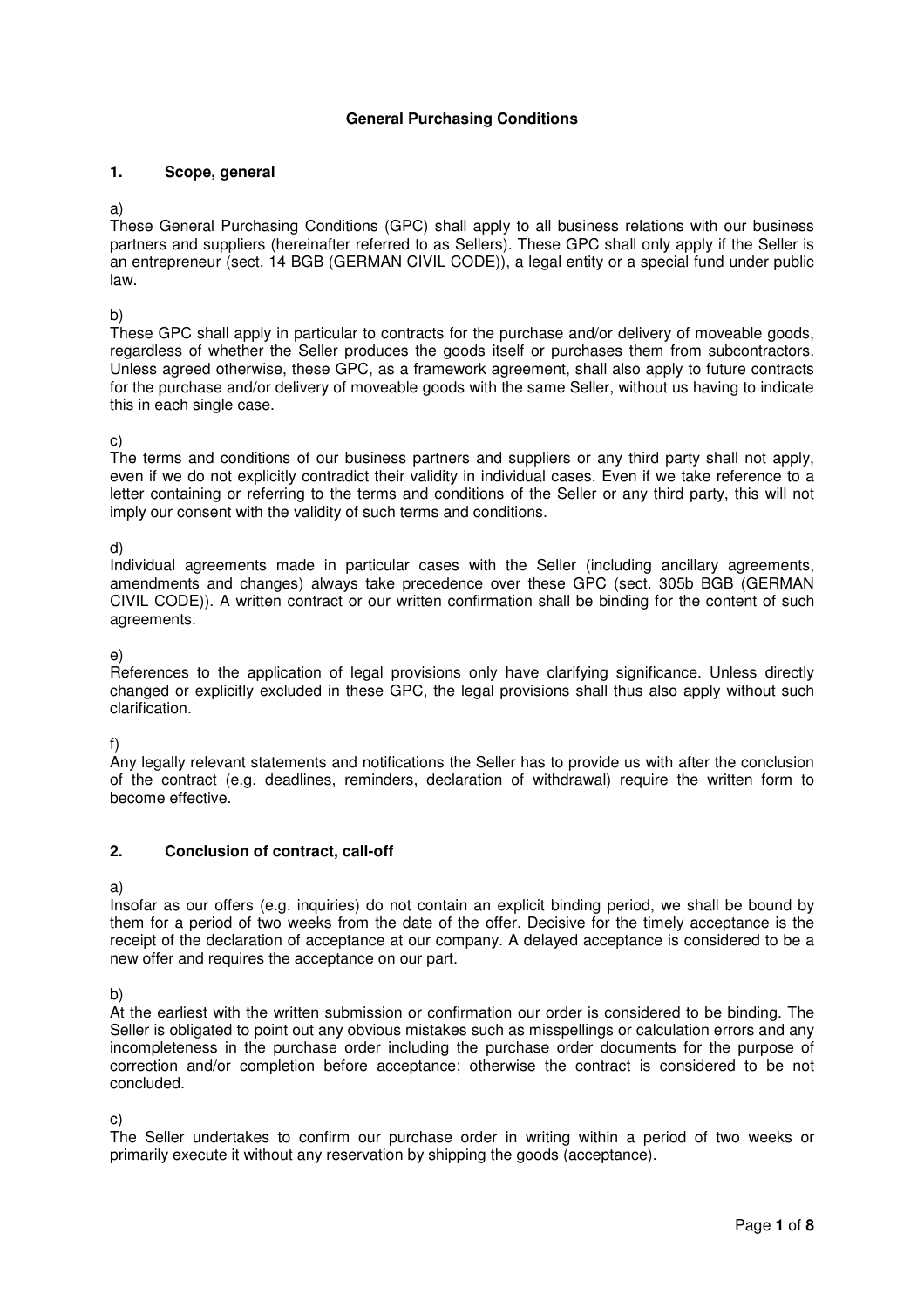### d)

We have the right to terminate the contract anytime by means of a written declaration indicating the reason if we can no longer use the products ordered in our business operations due to circumstances arising after the conclusion of the contract. In this case we will reimburse the Seller its partial performance.

#### e)

We are entitled to change time and place of the delivery as well as the type of packing by means of a written notice (text form is sufficient) anytime within a period of at least 21 calendar days before the agreed delivery date. The same shall apply to changes of product specifications insofar as they can be implemented within the scope of the regular production process of the Seller without any considerable additional time and expenses, with the period of notice according to the preceding sentence being at least 3 weeks in these cases. We shall reimburse our Supplier the respective appropriate additional costs verifiably incurred due to the change. Should such changes entail delays in delivery, which cannot be avoided using reasonable efforts during our Supplier's normal production and business operations, the delivery date originally agreed will be postponed correspondingly. The Seller shall inform us in writing of the expected, carefully estimated additional costs and/or delay in delivery in good time prior to the delivery date, however, at least within 10 working days after the receipt of our notice according to the preceding sentence 1.

## f)

Delivery call-offs can be sent in text form (sect. 126b BGB (GERMAN CIVIL CODE)), e.g. by e-mail, facsimile or remote data transmission. Delivery call-offs under contracts for delivery on call shall become binding if the Seller does not contradict within one week at the latest from the receipt of our delivery call-off. In the case of contracts for delivery on call, a call-off term of 12 months is to be taken as a basis.

## **3. Payment conditions, prices, invoice details etc.**

### a)

The prices indicated in the order are binding. The statutory value-added tax is not included in the price and will be charged in addition at the respective statutory rate.

## b)

Unless agreed otherwise in individual cases, the price includes all services and ancillary services of the Seller (e.g. mounting, incorporation etc.) as well as all additional charges (transport, packing, insurance). At our request, the Seller shall take the packing material back. If, according to the agreements made, the price does not include packing, and the compensation for those packing materials, which are not only provided on a loan basis, is not expressly determined, it must be invoiced at proven cost. At our request the Seller shall take the packing materials back at its own expense.

c)

Unless agreed otherwise, we shall pay the agreed price within 14 days with 3 % cash discount or within 30 days net from the time delivery and service including any statutorily prescribed or agreed acceptance of the goods have been completed and a proper invoice has been received. For the timeliness of the payment owed by us the receipt date of our money transfer order at our bank shall be sufficient.

d)

Our order number, article number, delivery quantity and delivery address are to be indicated on all order confirmations, delivery documents and invoices. Should any delays occur due to the lack of such details, our payment terms shall be extended by the period of the delay.

e)

We shall be entitled to the right of retention or offsetting as well as the plea of non-fulfilment of contract to the statutory extent. We shall particularly be entitled to withhold due payments as long as we still have claims against the Seller resulting from incomplete or faulty deliveries or services.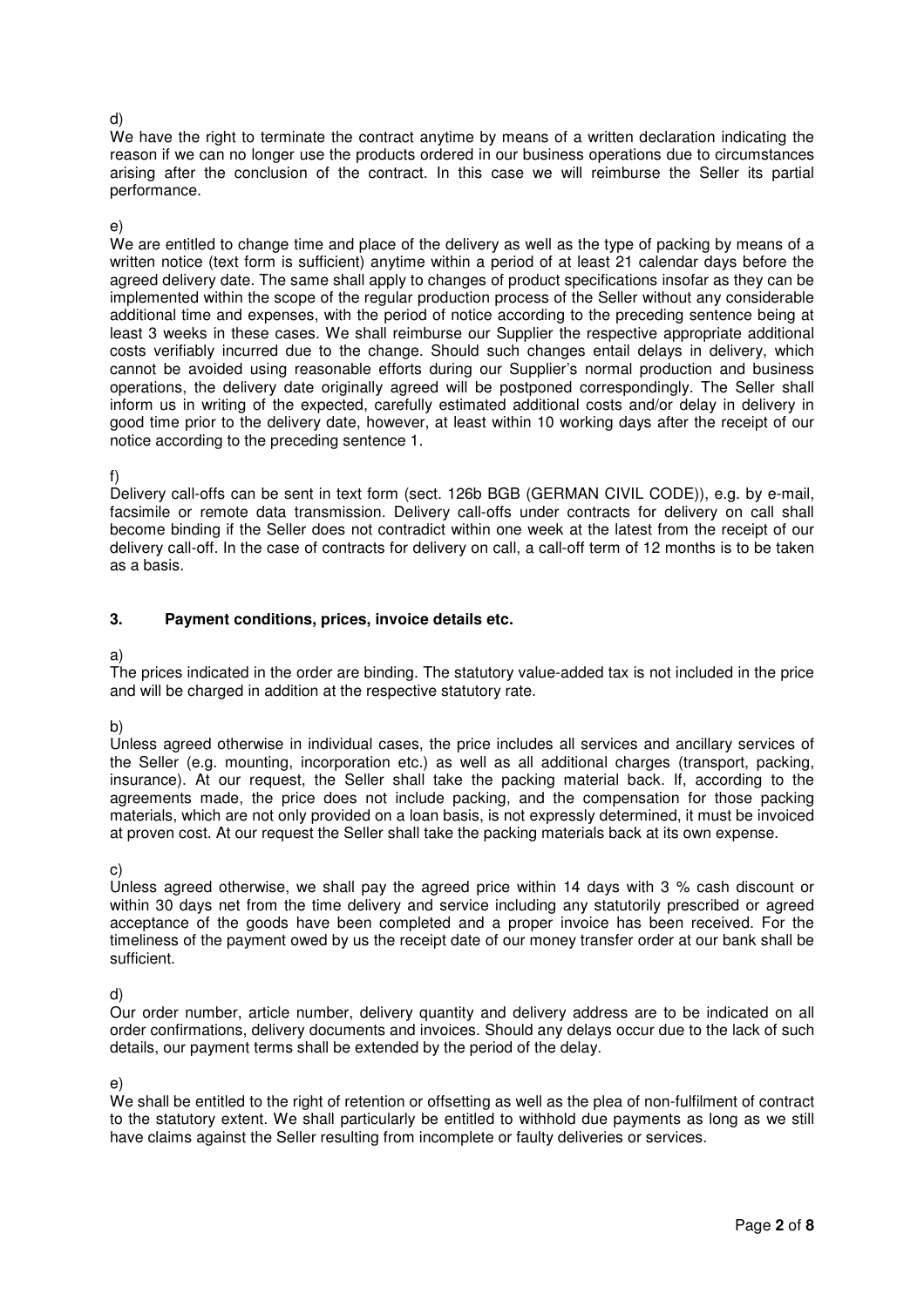f)

The legal provisions shall apply to the beginning of our default period on condition that a written reminder on the part of the Seller is always required.

g)

The Seller is only entitled to assign its claims against us following our prior written consent. Should an extended retention of title be applicable to the Seller, this consent shall be deemed to be given.

h)

The Seller only has an offset right or a right to retain possession against undisputed or finally determined counter-claims.

i)

In the case of default of payment we shall owe interest on arrears amounting to 5 percentage points above the base-lending rate according to sect. 247 BGB (GERMAN CIVIL CODE).

## **4. Delivery period, delivery**

a)

The delivery time indicated in our order is binding. If the delivery time is not indicated in the order and has not been agreed otherwise, the delivery time shall be two weeks from the conclusion of contract. The Seller is obligated to inform us in writing without delay if the Seller is likely not to be able to meet the agreed delivery times, no matter for what reason. An early delivery is not permitted unless we give our express consent.

b)

Should the Seller not render its services or not render its services within the agreed delivery time or should it fall behind schedule, our rights – particularly our rights to rescission and damages – shall be governed by the statutory provisions. The regulations of the following paragraph c) shall remain unaffected.

c)

If the Seller is in default, we can request a contractual penalty to the amount of 0.5 % of the net price per completed calendar week, however, not more than a total of 5 % of the net price of the delayed goods. We are entitled to request the contractual penalty in addition to the fulfilment and as a minimum amount of damages owed by the Seller according to the legal requirements. The enforcement of claims for further damages shall remain unaffected. We are not obligated to reserve the right to the enforcement of the contractual penalty upon the acceptance of the delivery.

d)

If the deadline, on which the delivery/performance has to be effected, can be determined on the basis of the contract, the Seller shall be in default at the end of that day, without this requiring a particular reminder on our part.

## **5. Delivery, transfer of risk, default of acceptance**

a)

Without our prior written consent, the Seller shall not be entitled to have third parties (e.g. subcontractors) render its services. The Seller bears the risk of procurement for its services unless agreed otherwise in individual cases (e.g. purchase of stocked goods).

b)

The Seller shall not be entitled to effect partial deliveries without our prior written consent. We have the right to reject such deliveries.

c)

The delivery/service of our Seller has to be effected carriage paid to the place indicated in the order. If such a place has not been specified and nothing else has been agreed, delivery shall be effected to our place of business. The place, at which delivery resp. service is to be effected, shall also be the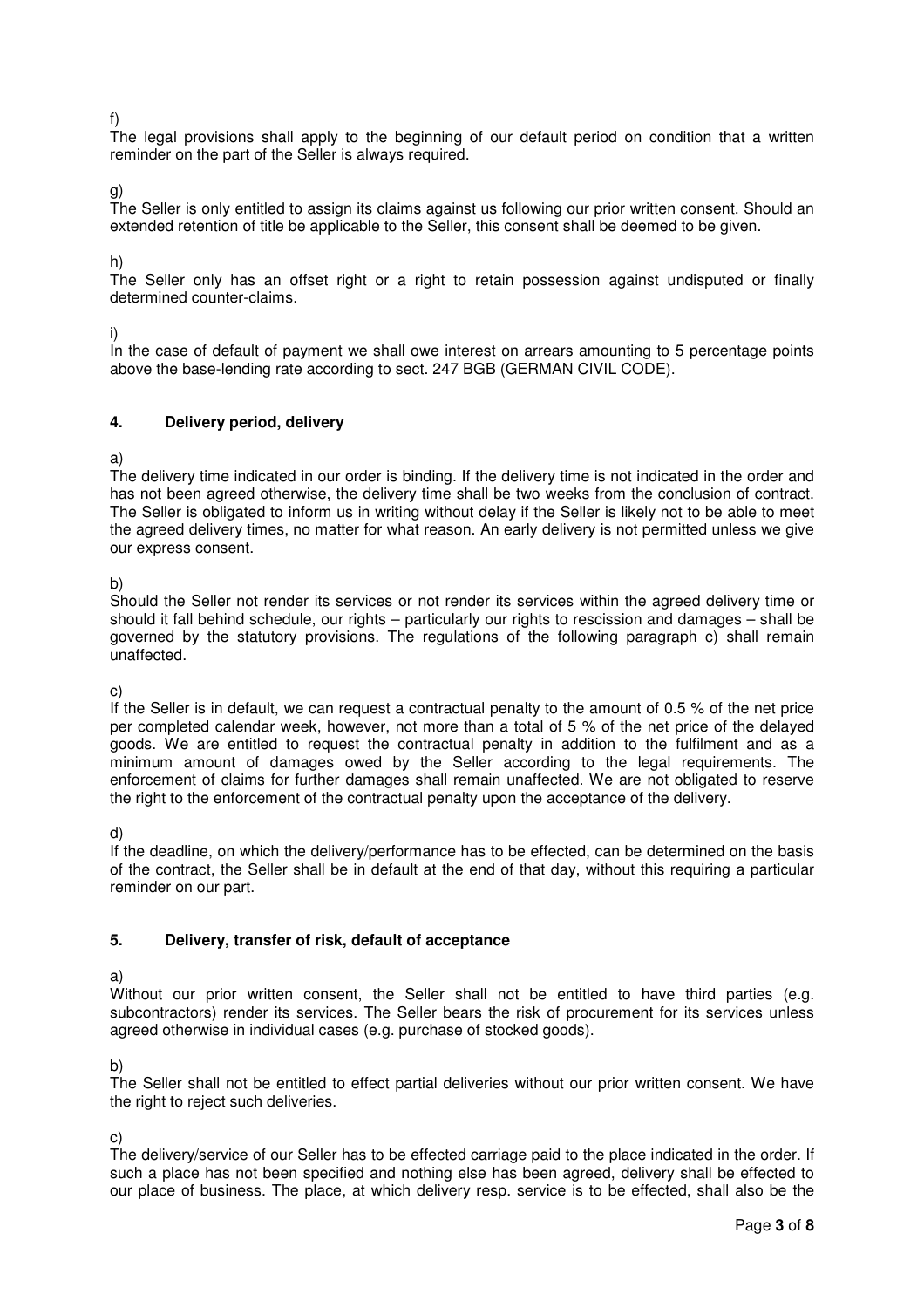place of fulfilment. The respective destination shall also be the place of fulfilment for a possible subsequent fulfilment.

d)

The receipt of the goods at the place of fulfilment is decisive for the compliance with the delivery time.

e)

The delivery is to be accompanied by a delivery note specifying the date, contents of the delivery as well as our order identifier (date and number). Should the delivery note be missing or be incomplete, we shall not be responsible for any resulting delays with regard to processing and payment.

f)

The risk of accidental loss and deterioration of the goods shall be transferred to us with the handover of the goods at the place of fulfilment, even if forwarding has been agreed.

## **6. Protection of ownership, tools, confidentiality**

a)

We shall retain the title or copyright to all orders submitted by us as well as to drawings, pictures, calculations, descriptions and other documents made available to the Seller. The Seller may not make them available to any third party or use or reproduce them itself or through third parties without our express consent. Such documents are solely to be used for the contractual provision of services from contracts concluded with us. At our request the Seller shall return these documents completely to us if the Seller no longer needs them in the proper course of business or if negotiations do not result in the conclusion of a contract. Any copies made by the Seller must be destroyed in this case; this does not apply to safekeeping within the framework of legal retention periods as well as the storage of data for protection purposes within the scope of the usual data backup.

b)

Tools, devices and models, which we make available to the Seller or which are manufactured for contractual purposes and charged to us separately by the Seller, shall remain or become our property. The Seller will mark them as our property, store them carefully, protect them against damage of any kind and use them only for the purpose of the contract with us.

c)

Reservations of ownership on the part of the Seller shall only apply insofar as they refer to our payment obligations for the respective goods, of which the Seller reserves the right of ownership.

d)

The processing, mixing or combining (further processing) of objects provided by the Seller is carried out for us. The same applies if we further process the goods delivered, so that we are regarded as manufacturers and, in accordance with the statutory regulations, attain ownership of the product at the latest with its further processing.

e)

The ownership of the goods has to be transferred to us without fail and regardless of whether the purchase price has been paid. However, if, in individual cases, we accept the offer of the Seller for the transfer of ownership submitted due to the payment of the purchase price, the retention of title on the part of the Seller will expire at the latest with the payment of the purchase price for the goods delivered. In the proper course of business we also continue to be entitled to the further sale of the goods before the payment of the purchase price, subject to the advance assignment of any claims arising. In any case, except for the simple retention of title, all other forms of retention of title, in particular the extended, the transferred and the time-extended retention of title shall be excluded.

f)

The Seller is obligated to keep secret all conditions of our order as well as any information and documentation provided for this purpose (except for publicly available information) for a period of 60 months after their disclosure, at least, however, for the duration of the concrete delivery relationship and to only use them for the processing of the order. At our request the Seller will return to us such information and documentation immediately after the processing of inquiries or orders.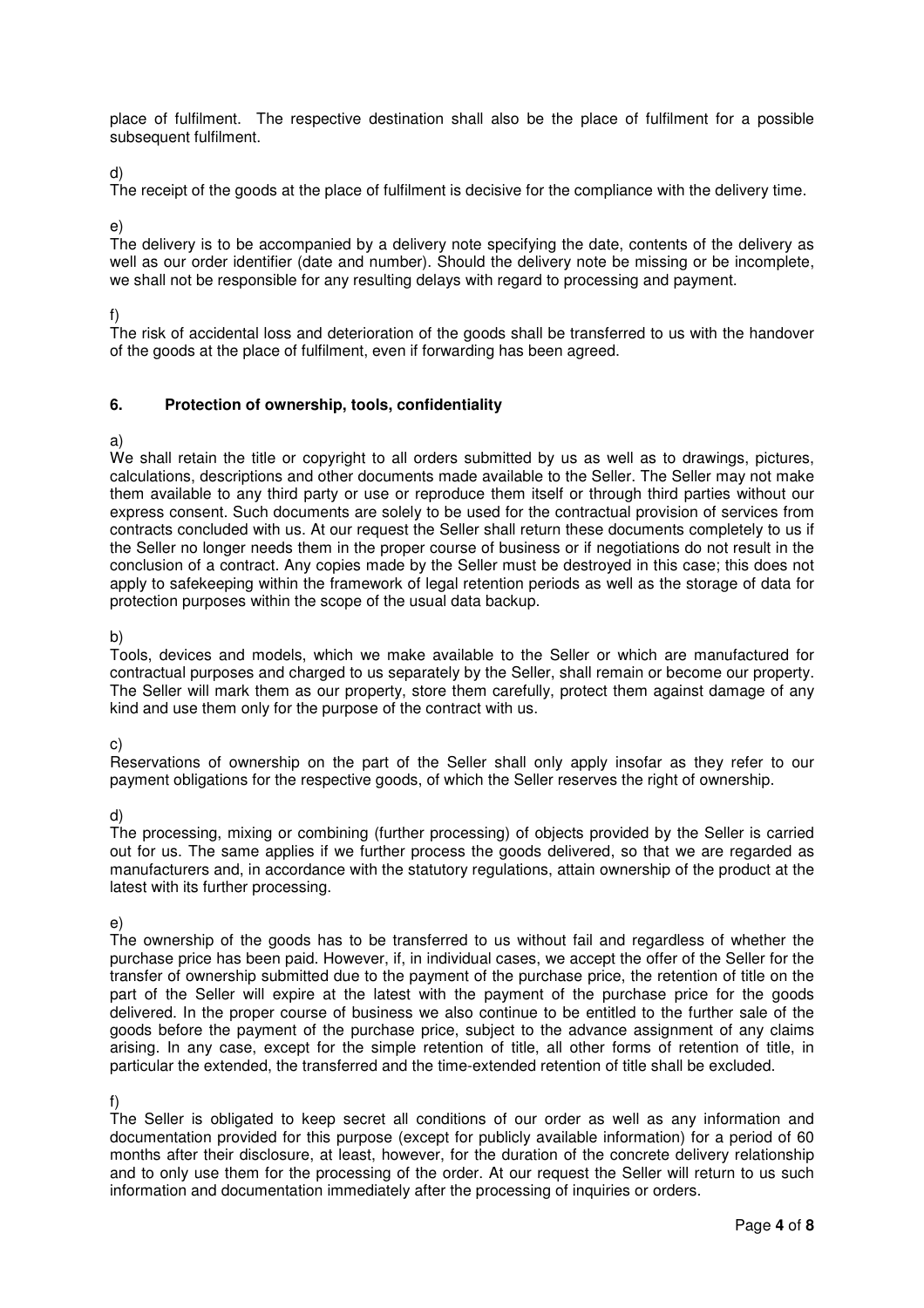## g)

The Seller is also obligated to regard all non-public commercial and technical information or knowledge, which becomes known through our business relation, as business secret; in particular models, templates, samples, tools and similar objects may not be made available to any unauthorised third parties or made accessible in any other way. Subject to deviating regulations, also the reproduction of such objects, except within the scope of operational necessities, is prohibited.

#### h)

The Seller will ensure in an appropriate manner that the employees, staff members, freelance employees and subcontractors it involves in the execution of the contracts concluded with us safeguard the above confidentiality. The Seller will disclose the information as described in paragraphs a) and b) only to those of its employees, staff members, freelance employees, consultants etc. who necessarily have to be engaged in the development, construction, manufacture and delivery of goods to us. A disclosure also entails that the receiving persons for their part are sworn to secrecy according to the confidentiality rules in these GPC.

## i)

Any subcontractors permissibly employed by the Seller are to be committed correspondingly.

j)

Our Seller may use our mutual business relation to advertise its products and services only following our prior written consent.

## **7. Defects, notice of defects, guarantee**

## a)

Unless specified otherwise hereafter, the statutory regulations shall apply to our rights with regard to material and legal defects in the goods (including wrong and short deliveries as well as incorrect mounting, faulty mounting or operating instructions) and in the case of other breaches of duty on the part of the Seller.

b)

The statutory regulations shall apply to the commercial obligation of examination and notification of defects subject to the following conditions: Our obligation of examination is restricted to defects, which can be visually identified during our incoming goods inspection carrying out an external examination of the delivery documents as well, and during our quality inspection (e.g. transport damage, wrong performance and/or underperformance). In other respects it depends, to what extent an inspection taking into account the circumstances of each individual case is feasible according to the proper course of business.

In the case of any deviations in quality and quantity observed during the incoming goods inspection a complaint is considered to have been made in good time, if these deviations are communicated to the Seller within 8 working days from the receipt of the goods at our company. In any case, complaints on hidden material defects are considered to have been made in good time, if the Seller is notified within 8 working days from their discovery.

## c)

Our approval or acceptance of samples does not constitute a waiver of guarantee claims.

d)

Any expenses incurred for the purpose of rectification, in particular transportation, labour and material costs, shall be borne by the Seller. Moreover, if defective parts have already been mounted due to the unawareness of the defect, the Seller shall also bear the mounting and dismounting costs in the case of faulty delivery.

## e)

The Seller shall also bear the expenses incurred for the purpose of examination and rectification (including any mounting and dismounting costs) if it becomes apparent that there was actually no defect. Our liability for compensation for an unjustified request of remedial action shall remain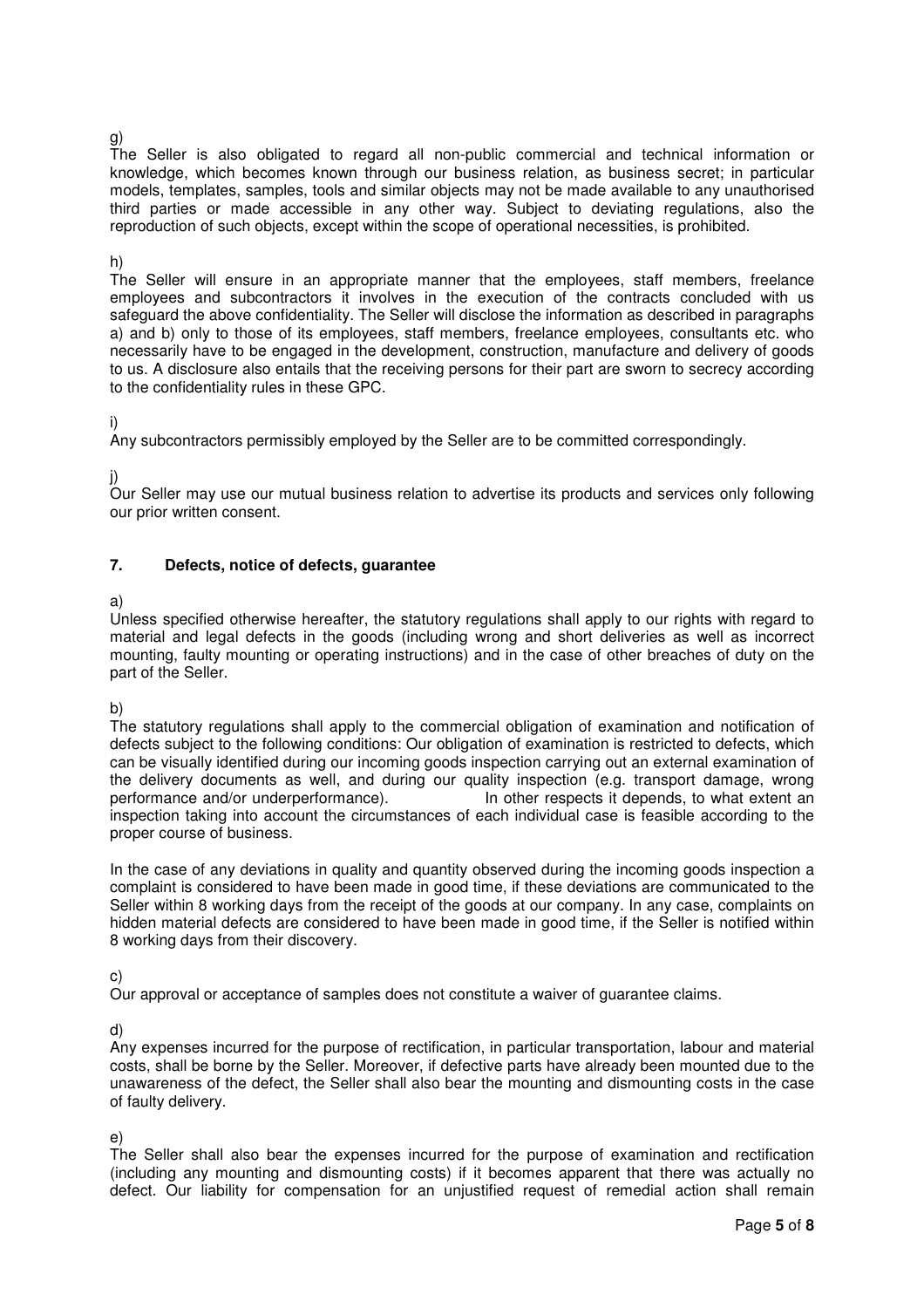unaffected; we are only liable if we have recognised or grossly negligently not recognised the absence of a defect.

f)

If the Seller fails to meet its obligation of rectification – subject to our discretion, by remedying the defect (rectification) or by delivering a defect-free item (replacement delivery) – within a reasonable period of time specified by us, we have the right to remedy the defect ourselves and request compensation for the necessary expenses resp. a corresponding advance payment from the Seller . If rectification has failed or is unreasonable for us (e.g. on account of particular urgency, a threat to the operating safety or imminent occurrence of disproportionate damage), the setting of a deadline is not required; if possible, we will inform the Seller of such circumstances in advance.

g)

Moreover, in the case of material or legal defects as defined by the law, we are entitled to the reduction of the purchase price or the withdrawal from the contract. According to statutory regulations, we are also entitled to compensation for damages and expenses.

## **8. Supplier regress**

a)

In addition to claims for defects, we shall have unrestricted entitlement to our legally determined rights of recourse within a supply chain (regress against suppliers according to sect. 478, 479 BGB (GERMAN CIVIL CODE)). We shall have particular entitlement to request exactly the type of subsequent fulfilment (rectification or replacement delivery) from the Seller, which we owe our customer in the individual case. This will not restrict our legal right of option (sect. 439 para. 1 BGB (GERMAN CIVIL CODE)).

b)

Before accepting or fulfilling a claim for defects asserted by our customer (including reimbursement of expenses according to sect. 478 para. 3, 439 para. 2 BGB (GERMAN CIVIL CODE)), we will notify the Seller briefly explaining the situation and ask for a written opinion. If the opinion is not delivered within a reasonable period of time and if no mutual solution is brought about either, the subsequent fulfilment actually granted by us shall be deemed to be owed to our customer; in this case it rests with the Seller to prove otherwise.

c)

Our claims from regress against suppliers shall also apply, if the goods, before their sale to a consumer by us or one of our customers, have been processed further, e.g. via incorporation into another product.

# **9. Industrial property rights**

a)

The Seller shall ensure that, upon contractual use of the supplied objects, no claims, in particular no claims for damages from the violation of any industrial property rights and applications for protective rights are asserted against us by third parties if such property rights have been applied for or are registered with the German or European Patent Office. The Supplier shall also ensure that, due to the products it delivers, no third-party property rights are violated in such countries, in which the products are manufactured or in which the Supplier has them manufactured.

b)

The Seller is obligated to indemnify us from and against all third-party claims, which are asserted against us due to the infringement of industrial property rights mentioned in the above paragraph and to compensate us for all expenses incurred by the assertion of such claims. This claim exists independently of the Seller's fault.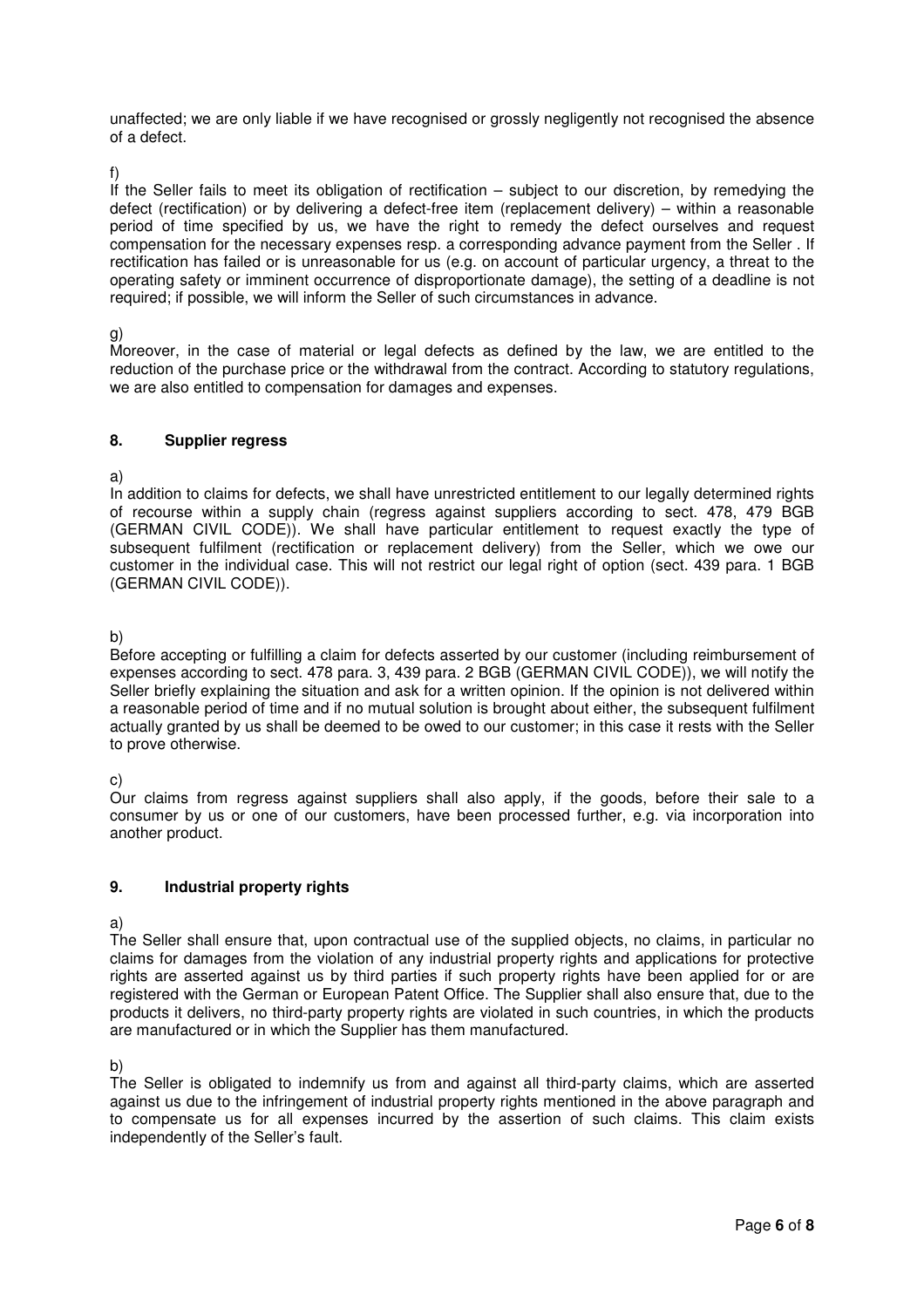c)

The above provisions shall not apply if the Seller has produced delivery items for us according to our specifications, in particular drawings, models and other descriptions, without knowing or without having to know that third-party property rights would be violated due to this.

d)

The Seller undertakes to inform us immediately of any risks of infringement of an industrial property right, particularly alleged cases of violation, which may become known.

e)

Any further legal claims on our part towards the Seller with regard to defects of title in the products delivered to us shall remain unaffected.

## **10. Product liability, insurance**

a)

If the Seller is responsible for a product defect, it shall indemnify us from third-party claims as far as the reason lies within its range of command and organisation and as far as it shall be held liable itself in the legal relationship with third parties. Should we be obligated to initiate a product recall affecting third parties due to defects in one of the products delivered by the Seller, the Seller shall bear all costs caused by the recall.

b)

Under its obligation to indemnify, the Seller has to reimburse any expenses pursuant to sect. 683, 670 BGB (GERMAN CIVIL CODE) that arise out of or in connection with any recourse taken by third parties including recall campaigns carried out by us. We shall inform the Seller of the content and scope of the recall measures to be carried out as far as can reasonably be expected and give it the opportunity to comment. Any other legal claims shall remain unaffected.

c)

The Seller shall take out and maintain product liability insurance granting a lump-sum coverage to the amount of at least € 5 million per case of personal injury/property damage. At our request the Seller shall send us a copy of the liability policy and, at further request, send us the original for inspection. We shall also have this right during the contractual relationship.

## **11. Spare parts**

a)

The Seller undertakes to provide spare parts for the products delivered to us for a period of at least 10 years from the delivery.

b)

If the Seller intends to discontinue the production of spare parts for the products delivered to us, it will inform us immediately upon the decision on such discontinuation. Subject to paragraph a) this decision has to be made at least 6 months before the discontinuation of the production.

# **12. Limitation period**

a)

The respective mutual claims of the Contractual Parties become time-barred according to the statutory provisions, unless hereinafter stipulated otherwise for individual cases.

b)

Deviating from sect. 438 para. 1.3 BGB (GERMAN CIVIL CODE) the general limitation period for claims for defects shall be 3 years (36 months) from the transfer of risk. If an acceptance inspection has been agreed, the limitation period shall start with acceptance. Correspondingly, the three-year limitation period also applies to claims resulting from defects of title whereby the statutory limitation